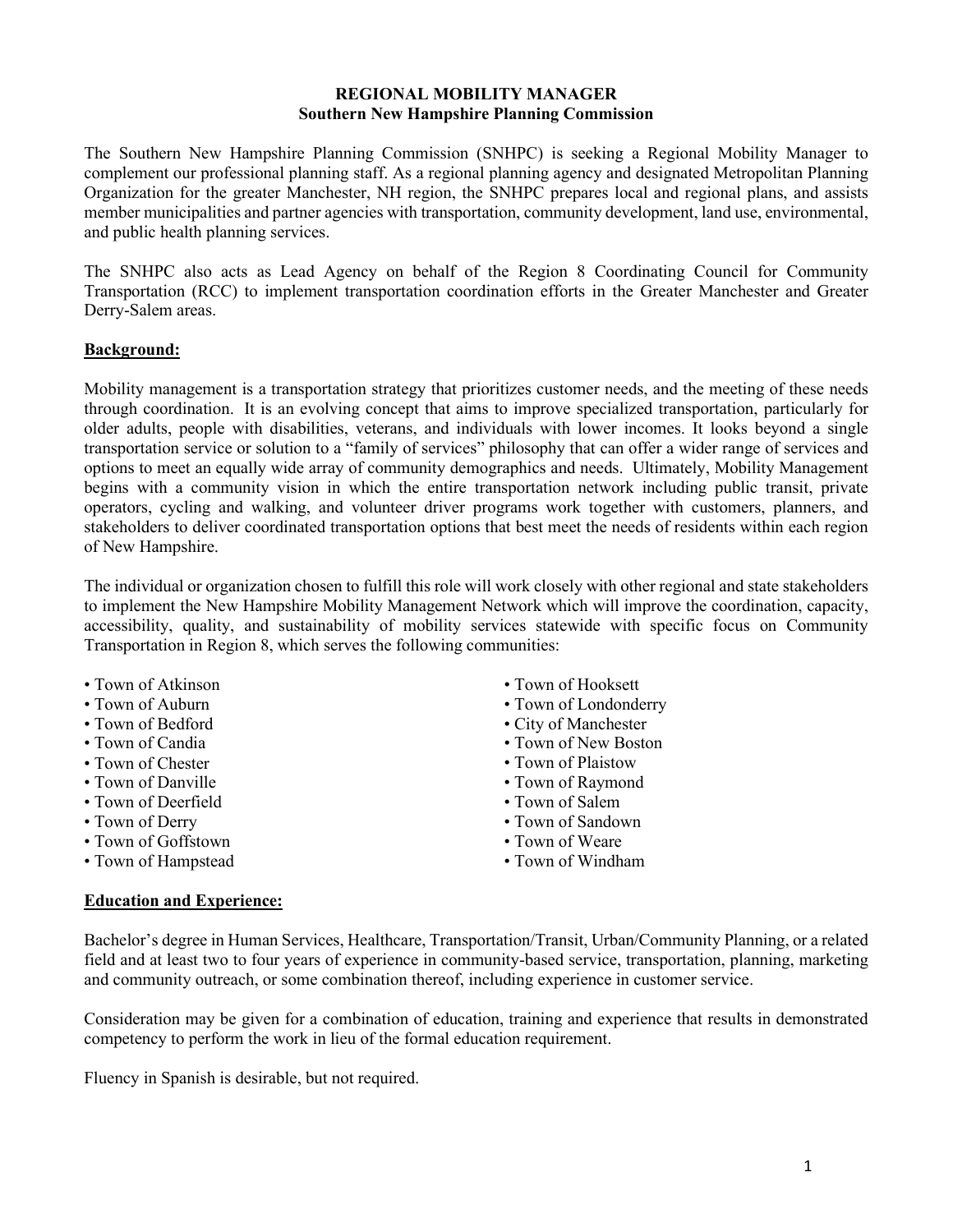# **Duties and Responsibilities:**

- Assist the RCC and local providers to develop and implement a customer centered approach to transportation access and coordination in the region for older adults, low-income, disabled, veteran and other vulnerable populations.
- Develop relationships with transit-dependent and vulnerable populations in the region to address issues of access, diversity, equity, and inclusion (DEI) and ensure their voices are heard.
- Create and update annually an inventory of available transportation services in the region to be used in marketing these services to the public and other non-transportation service providers (e.g. TANF Counselors, medical facilities, etc).
- Conduct outreach activities in the region to educate and train groups and individuals how to access and use available transportation services.
- Develop new opportunities for coordination and/or expansion of transportation options across municipal and regional boundaries.
- Cultivate multi-agency partnerships which may reduce costs through increased efficiency and effective transportation coordination.
- Assist the RCC with developing its organizational infrastructure and capacity to effectively fulfill its mission. Efforts will include strategic planning, fundraising, communication, and member recruitment and retention.
- Conduct periodic assessments to identify barriers to mobility in the region and propose recommendations to reduce those barriers.
- Build relationships with state, regional, and local elected officials, and community leaders to educate them about the needs, roles and benefits of regional/local transportation services and coordination. These stakeholder relationships may develop into support financially (funding) and operationally (policy) for local and regional transportation services and coordination efforts.
- Identify and research corporate, foundation, and governmental sources of funding for matching funds. Include opportunities to use "braided" funding streams.
- Evaluate regional systems and identify opportunities to deploy technology that more efficiently delivers mobility services. Consideration should be given to access and ease of use for customers, ability to integrate with other regional/state systems and modes of transportation allowing a customer to effectively plan trips from start to finish.
- Coordinate with and participate in meetings of the State Coordinating Council for Community Transportation (SCC), RCC and statewide mobility management network, which includes the statewide Mobility Manager and other regional mobility managers.
- Participate in state, regional, and local transportation planning activities including required human services coordinated plans, SCC strategic plan, the RCC strategic plan or workplan, RPC planning and other related plans and initiatives.
- Assist NHDOT, SCC and statewide Mobility Manager to implement strategic initiatives identified in the SCC Strategic Plan and other statewide planning documents. Examples may include development of a statewide system for data collection and development of a system for tracking medical appointments missed due to lack of transportation in provider's electronic medical records systems.

# **Knowledge, Skills and Abilities:**

• Strong verbal and written communication skills, ability to listen effectively, leadership experience, ability to work in teams, empathy, conflict management skills, and consensus-building skills.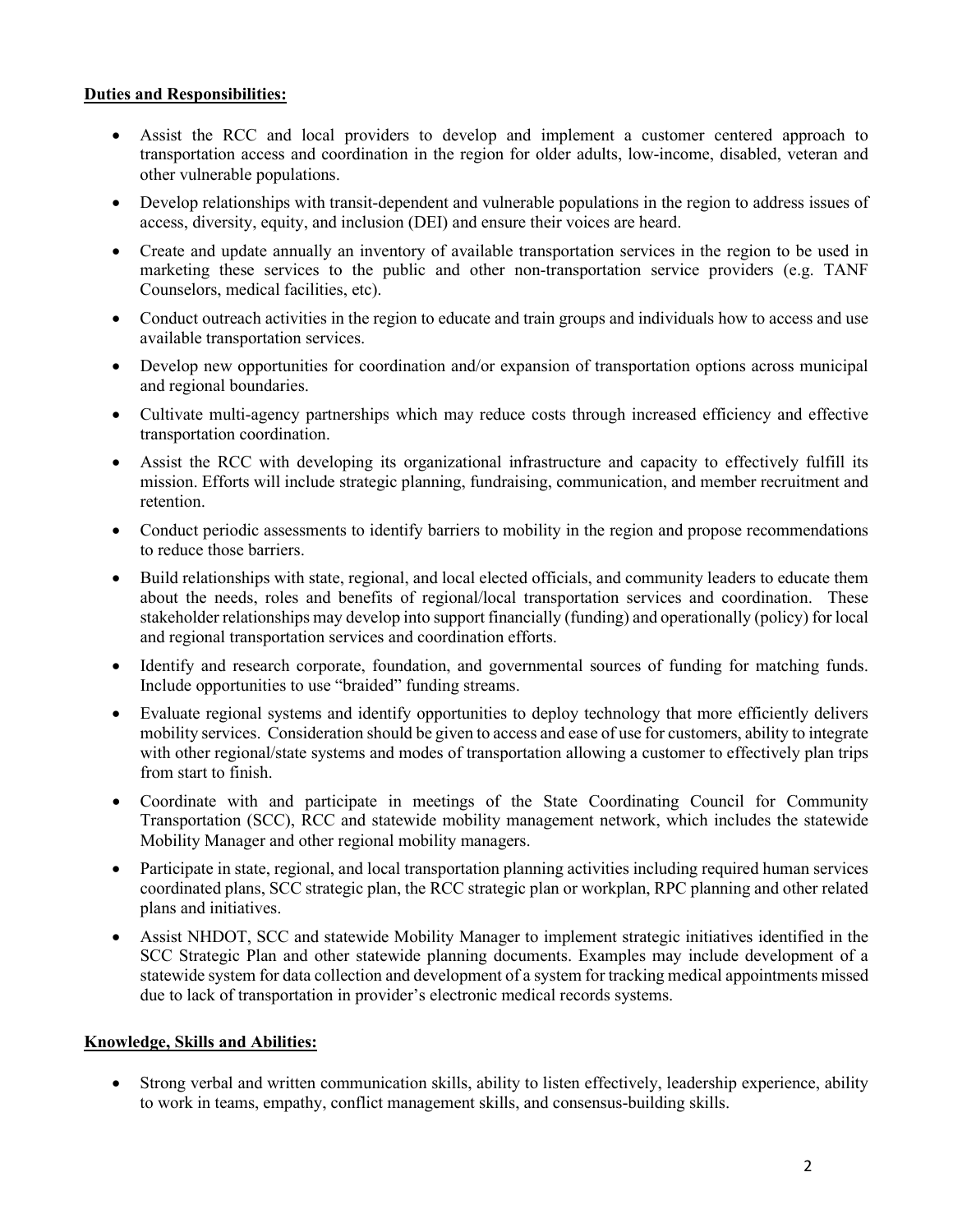- Project management, budgeting, strategic planning, funding/grant research, writing and reporting, data collection and basic analysis, outreach and marketing skills.
- Positive attitude, a desire to help people, a focus on customer service, ability to problem solve, ability to work independently and collaboratively, time management skills, creative, out-of-the-box thinking, ability to adapt to ever-changing environments, ability to process complex information and explain it in a simplified format.
- Basic understanding of the role transportation plays in accessing employment opportunities, medical services, affordable housing, social destinations, etc. and the unique challenges faced by persons with disabilities, older adults, veterans, transitioning youth, low-income individuals, and other vulnerable populations that may rely on transportation services.
- Proficient computer skills including Microsoft Office and basic familiarity with social media platforms and websites.

# **Related Skills:**

- Familiarity with different transportation modes and how they interact, familiarity with how transportation services operate.
- Familiarity with how transportation planning is done at federal, state, and/or regional levels.
- Experience conducting trainings for individuals or agencies.
- Basic understanding of policies and regulations that impact community transportation services including Americans with Disabilities Act (ADA) Medicaid, Medicare, and the Affordable Care Act (ACA).
- Human service transportation coordination experience or familiarity, including brokerage concepts and operations.
- Experience or knowledge of one call-one click center operations.
- Familiarity with technology integration including various trip planning methods, assistive technology and trip planning and wayfinding mobile applications.

## **Other Requirements:**

This position requires a current, valid driver's license. The position may require travel throughout the region, occasional long-distance travel, and occasional night meetings.

### **Supervision Received**:

Work is performed under the general supervision of the Executive Director and Deputy Executive Director in accordance with the SNHPC's work programs and policies.

### **Supervision Exercised:**

The position does not involve supervision of other staff.

### **Salary and Benefits:**

The salary range for this position is \$50,000 - \$60,000 per year.

The SNHPC offers competitive health and dental insurance benefits and participates in the New Hampshire Retirement System (NHRS) pension plan.